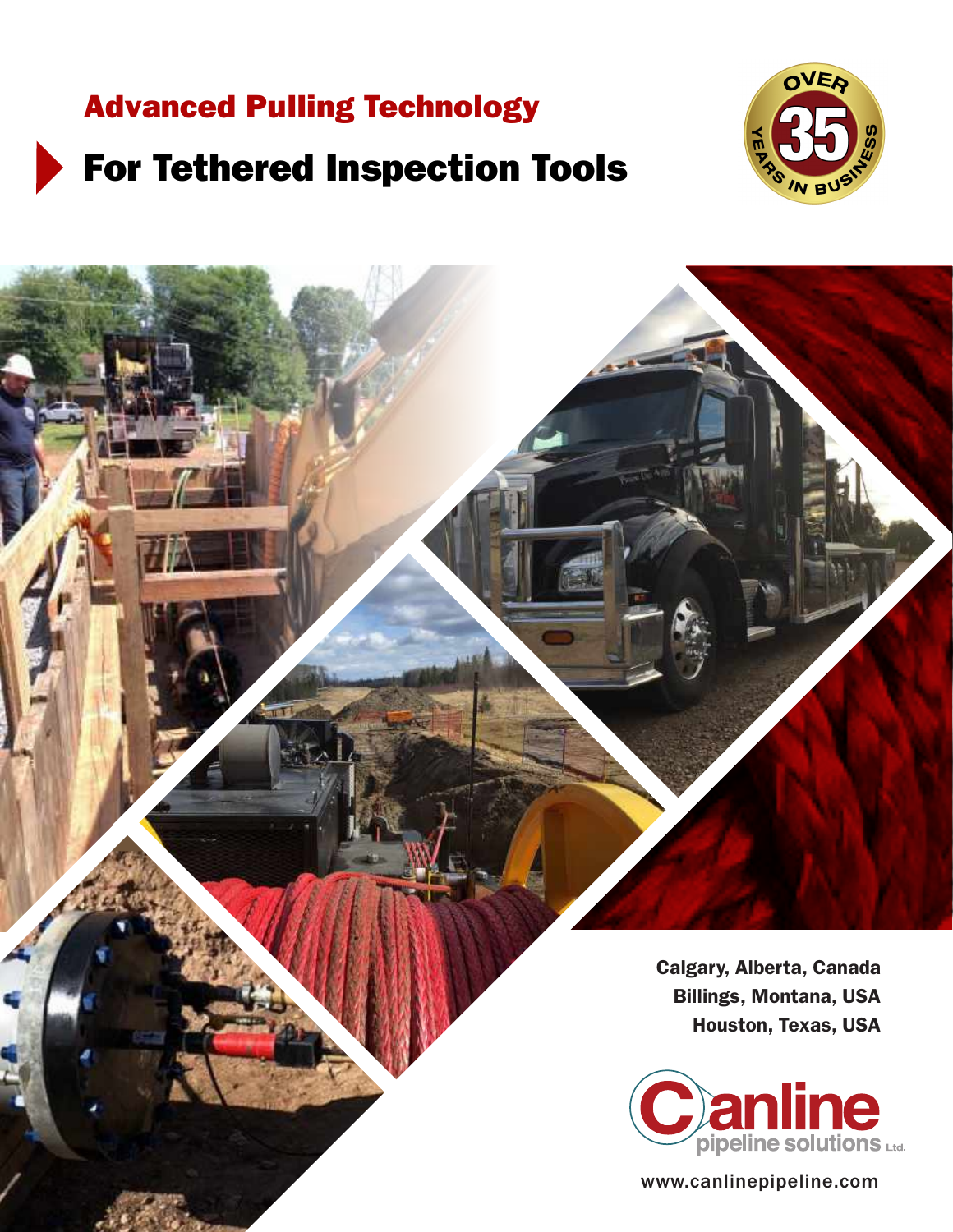**For more than 35 years, Canline** Pipeline Solutions has consistently delivered reliable service to the oil & gas pipeline industry. Integration of hi-tech engineered pulling units and the operation of unique equipment for Tethered In-Line Inspection Tools enables Canline to support all sizes of pipe diameters in various industries in Canada, the USA, and abroad.

Our role in the energy industry has been a very important one. It's no secret that the focus on the pipeline industry, and environmental concerns that go along with it, grows each day. We offer incredibly safe tethered tool pulling services as an environmentally responsible solution for pipeline integrity requirements. Operating as an expert oil and gas pipeline contractor, our safety standards, comprehensive procedures, relentless attention to detail, quality, and our dedication to the environment and make Canline the industry leader in this sector.

Pre-project planning and coordination, along with our specialized synthetic rope technology enable us to extend the length of pulls and mitigate internal pipe damage, unlike any other wire-line provider. We encourage you to have Canline participate from the onset of the project, this allows us to maximize the coordination and the integration of services within the scope of the project. Canline's diverse fleet of pulling units allows for unconventional access to otherwise un-piggable lines and the most challenging of conditions. With Canline on your team you can expect projects to be on time and in budget, which is of great value to all communities and companies involved.

### Our Commitment to Safety and the Environment

- Canline Pipeline Solutions complies with all applicable legislation, regulations and industry requirements.
- We take every available opportunity to prevent pollution, reduce waste and minimize the consumption of resources. We are committed to being good stewards of the environment and patrons of the community.
- We have established internal Canline environmental and safety objectives, targets, and measures as the basis for continual improvement.
- Canline partners with external industry organizations for the supply of all required HSE data and information.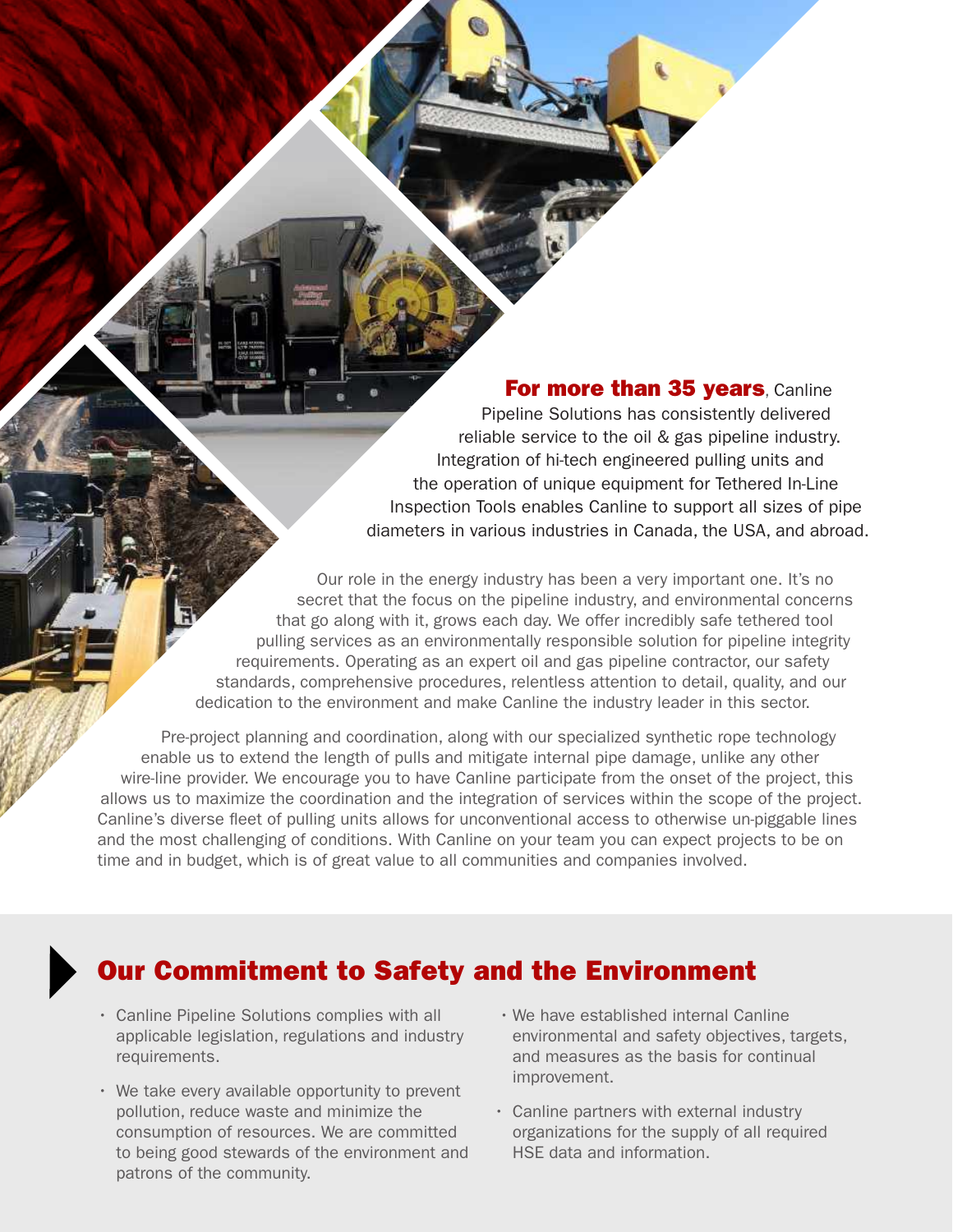## Advanced Pulling Technology for Tethered Inspection Tool Services

We will work with you to gain a thorough understanding of the project and help you achieve the most practical and efficient solution.

#### Complete Project Management

- Pre-project Planning
- Pre-job site visits and kick-off meetings
- Services Scheduling
- Support to identify and reducing bell hole locations to minimize cost
- Assistance with establishing bell hole configurations
- Coordination of all required materials, supplies, and equipment
- Canline pulling unit recommendations to fit specific project requirements and to reduce overall cost
- Full Quality Control Package

## Specialized Equipment

Canline pulling units are engineered with the latest in advanced technology and are superior when compared to conventional wireline winch drum units. All units are equipped with capstan type winches that provide smooth, powerful, and consistent bi-directional movement with the ability to pull at maximum power at any distance. Most conventional Winch drum wire-line units pull force varies significantly in relation to the amount of cable on the drum.

#### Synthetic Rope

- Mitigates internal damage to the pipe in bends and S-bend risers.
- Lighter than steel cable in weight, which allows further pull distances.
- Significantly less stored energy under load, lower recoil making it much Safer for the operators and pipeline crews.
- Stronger 15 times stronger the steel wire rope
- Smooth constant pull speeds, for accurate data collection required for precise pipeline analysis

#### Canline Pulling Units

- The industries most diverse fleet of pulling units. Specifically engineered, designed, and constructed for pulling.
- Safer operation, all units incorporate hydraulic direct drive with no chains.
- 15,000 trailer and skid mounted electric unit = zero emissions
- Proven capabilities for supplying reliable pulling units for domestic and international projects